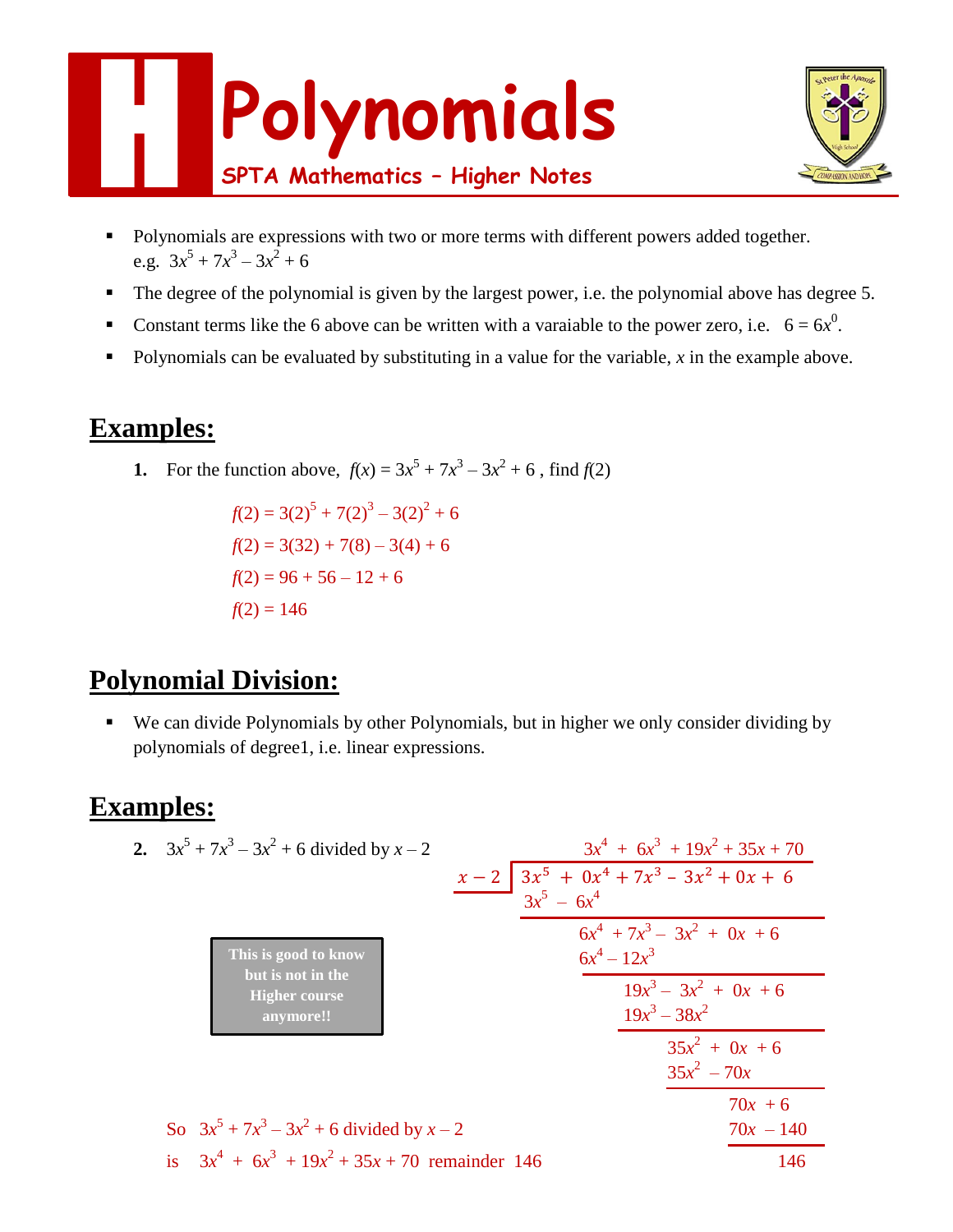## **Synthetic Division:**

■ The above division can be done in a simpler way using Synthetic Division as follows:

*ax* 4 + *bx* 3 + *cx* 2 + *dx* + *e* divided by *x* – *p p a b c d e ap p(ap+b)* … … *a ap + b* … … *R Divisor* **Quotient Remainder** 

so *Polynomial* = (*Divisor*)(*Quotient*) + *Remainder*

#### **Examples:**





**4.** For the function,  $f(x) = x^3 + x^2 - 22x - 40$ , find  $f(5)$ :

$$
f(5) = (5)3 + (5)2 - 22(5) - 40
$$
  
f(5) = 125 + 25 - 110 - 40  
f(5) = 0

#### **By Substituting By Synthetic Division**

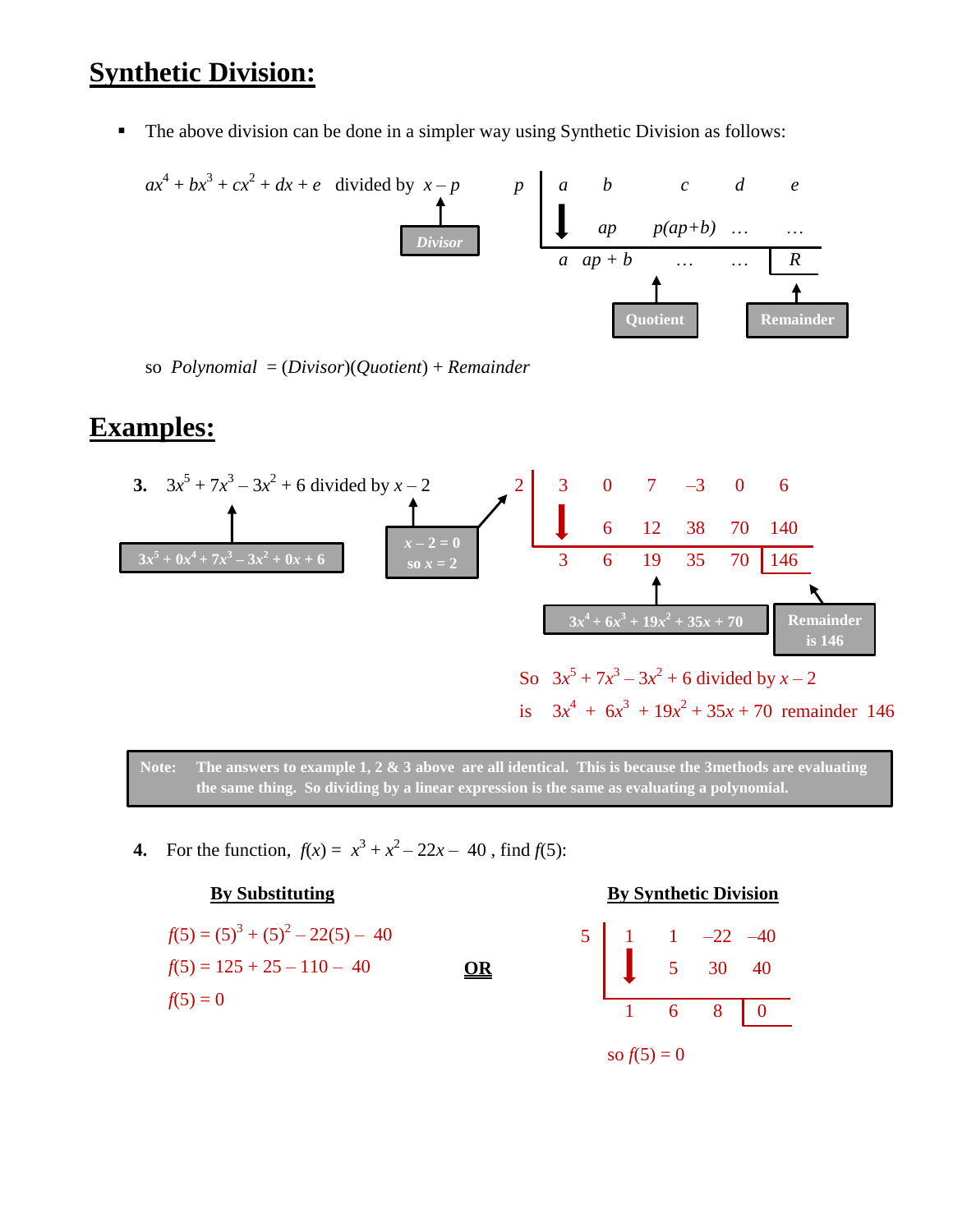# **Remainder/Factor Theorems:**

- The REMAINDER THEOREM states that when a polynomial,  $f(x)$ , is divided by  $(x h)$ the remainder is *f*(*h*).
- The FACTOR THEOREM states that if  $f(h) = 0$  then  $(x h)$  is a Factor of the polynomial,  $f(x)$ .
- We can, therefore, use the Factor Theorem and Synthetic Division to factorise Polynomials. This also works for Quadratic Factorisation though it is best to do it the way shown in Nat 5!!
- Solving a Polynomial gives the roots of the Polynomial, i.e. where it crosses the x-axis.
- If the question asks you to factorise the polynomial do **NOT** go further and find the roots as this may lose you a mark!!
- We can also use the Factor Theorem and Synthetic Division to find unknown coefficients of terms in Polynomials.

#### **Examples:**

**5.** Show that  $(x-4)$  is a factor of  $2x^4 - 9x^3 + 5x^2 - 3x - 4$ 

|  |  | $4 \begin{bmatrix} 2 & -9 & 5 & -3 & -4 \\ & 8 & -4 & 4 & 4 \end{bmatrix}$ |
|--|--|----------------------------------------------------------------------------|
|  |  | $2 -1$ 1 1 0                                                               |

Since Remainder = 0  $(x-4)$  is a factor.

**6.** Show that  $(x + 7)$  is a factor of  $x^3 - 37x + 84$  and hence fully factorise the polynomial.

$$
\begin{array}{c|cccc}\n-7 & 1 & 0 & -37 & 84 \\
& & -7 & 49 & -84 \\
\hline\n& 1 & -7 & 12 & 0\n\end{array}
$$

Since Remainder =  $0(x + 7)$  is a factor.

Hence,  $x^3 - 37x + 84 = (x + 7)(x^2 - 7x + 12)$  $=(x+7)(x-3)(x-4)$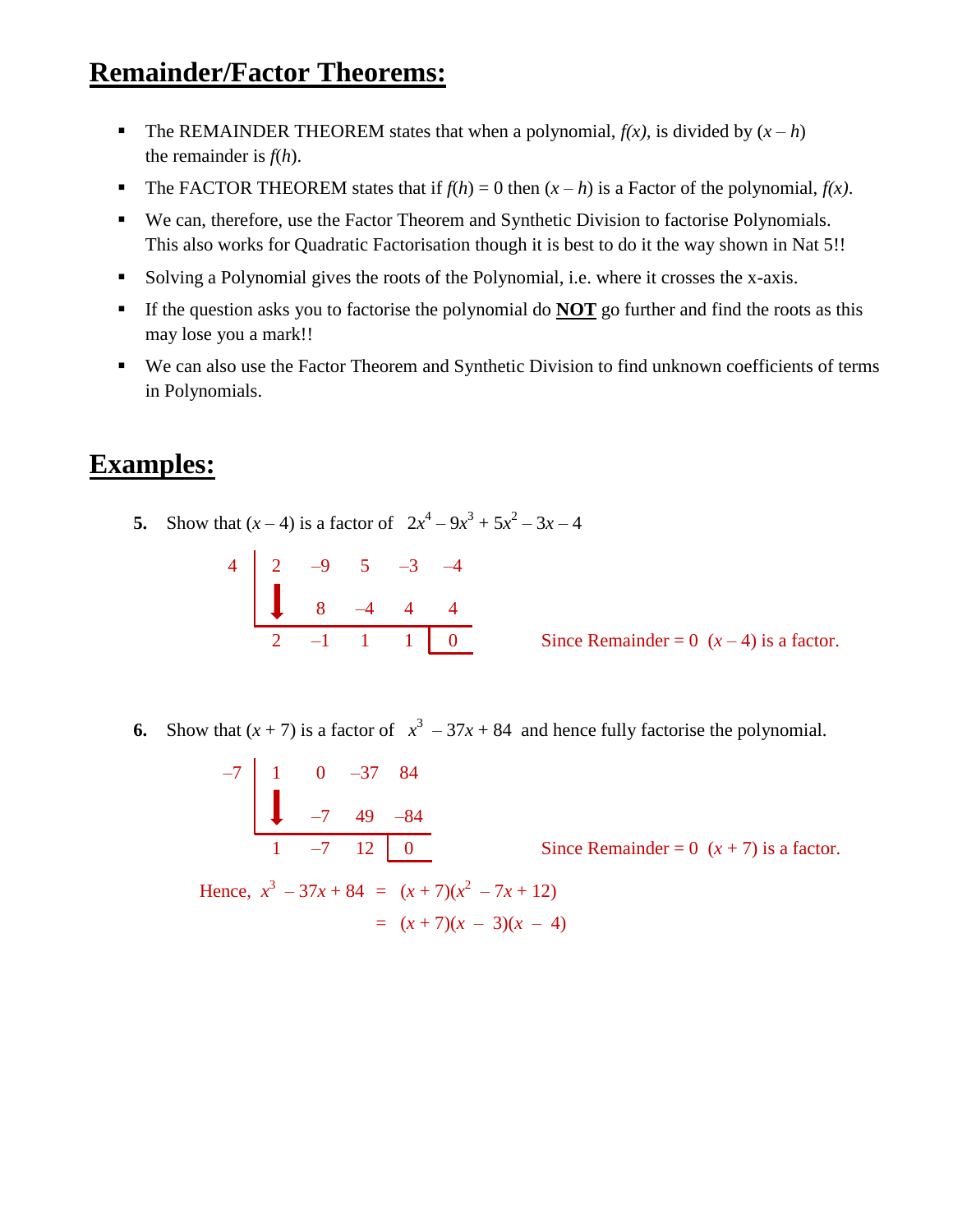$1 \mid 2 \quad 5 \quad -28 \quad -15 \quad -1 \mid 2 \quad 5 \quad -28 \quad -15$ 

**7.** Solve  $2x^3 + 5x^2 - 28x - 15 = 0$ 

Since Remainder  $\neq 0$  Since Remainder  $\neq 0$  $(x-1)$  is <u>NOT</u> a factor.  $(x+1)$  is <u>NOT</u> a factor.

| 3 |    | $-28 -15$ |    |
|---|----|-----------|----|
|   | 6  | 33        | 15 |
|   | 11 |           |    |

**To solve a Polynomial firstly factorise it using factors**  of the numerical term  $\rightarrow$  15:  $\pm$ 1,  $\pm$ 3,  $\pm$ 5,  $\pm$ 15 **You can try these numbers in any order!!**

2 7 –21 –2 –3 31 2 7 –21 –36 2 3 –31 16

Since Remainder =  $0(x-3)$  is a factor.

$$
2x3 + 5x2 - 28x - 15 = 0
$$
  
\n
$$
\implies (x-3)(2x2 + 11x + 5) = 0
$$
  
\n
$$
\implies (x-3)(2x+1)(x+5) = 0
$$
  
\n
$$
\implies x-3 = 0, 2x+1 = 0, x+5 = 0
$$
  
\n
$$
\implies x = 3, x = -\frac{1}{2}, x = -5
$$
  
\n
$$
\implies x = -5, -\frac{1}{2}, 3
$$

**If the question asked to "Fully Factorise" the polynomial we would have stopped HERE and missed out the "= 0"**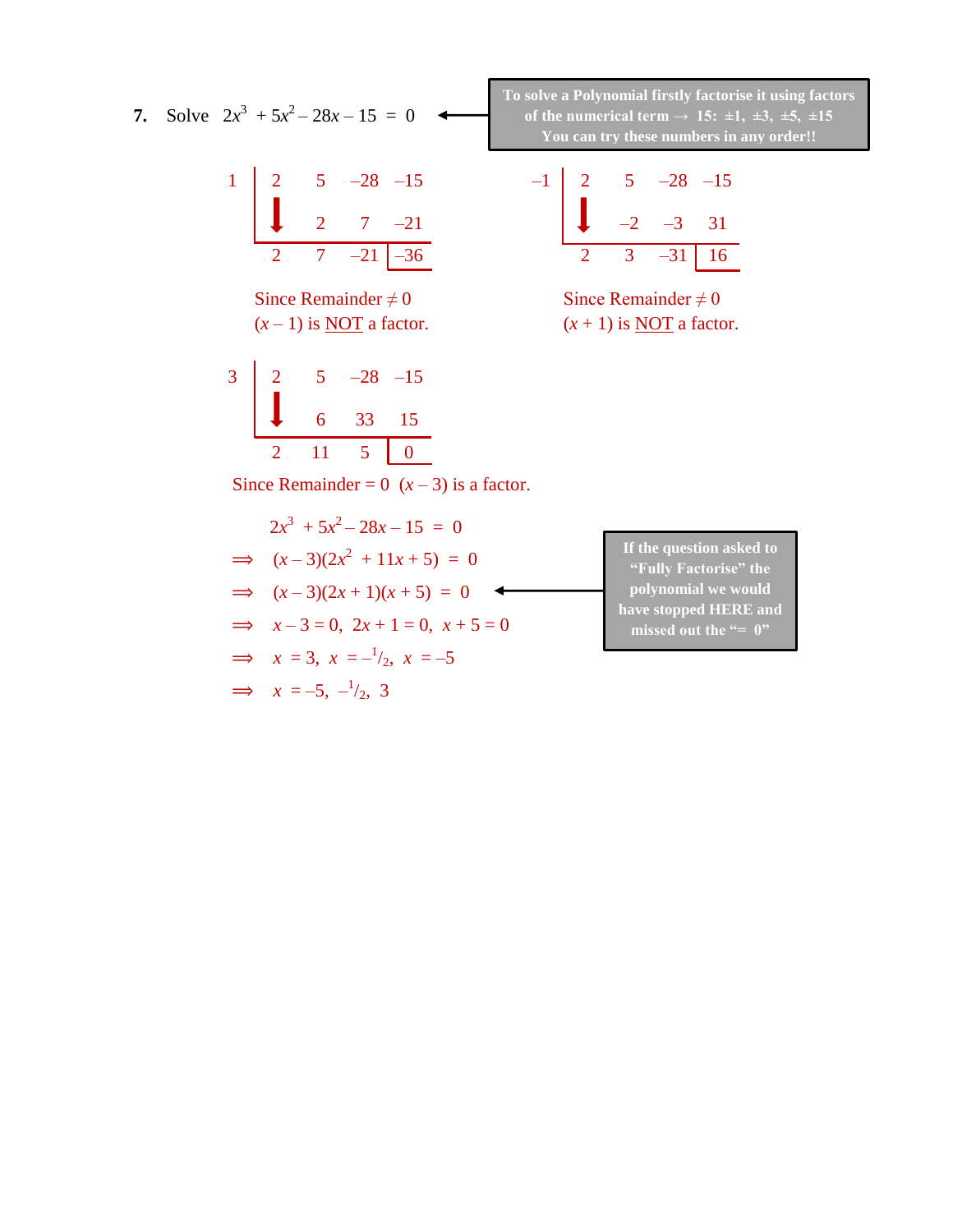**8.** Find the roots of  $2x^4 + 7x^3 - 10x^2 - 33x + 18$ 

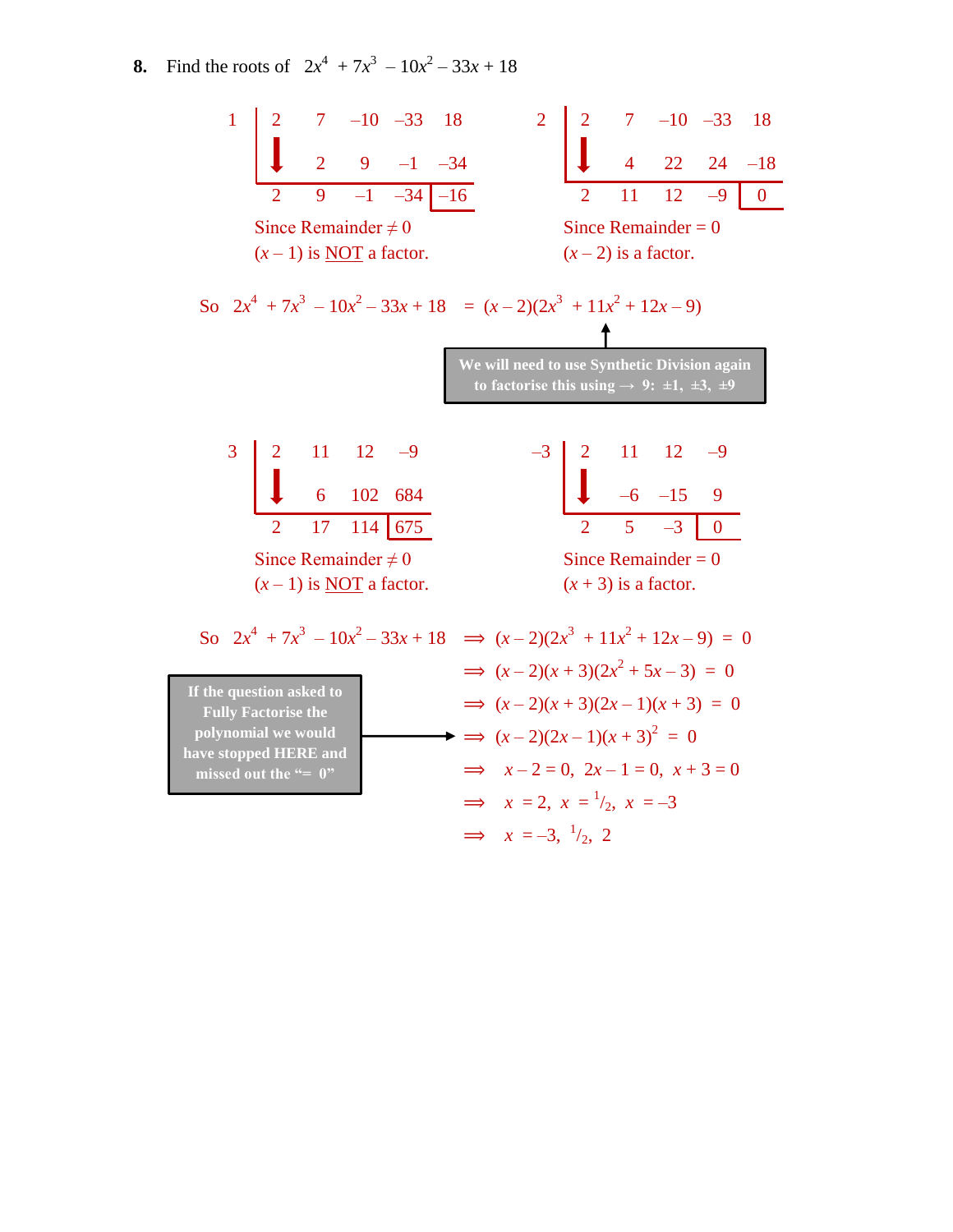**9.** If  $(x - 3)$  is a factor of  $x^3 - x^2 + px + 24$ , find the value of *p* 



**10.** When  $f(x) = px^3 + 3x^2 - 17x + 4q$  is divided by  $(x - 2)$  the remainder is 7, and if  $(x - 1)$  is a factor of  $f(x)$  then find the values of *p* and *q*.

1  
\n
$$
p
$$
 3 -17 4q  
\n $p$  p+3 p-14  
\n $p$  p+3 p-14  
\nSince  $(x-1)$  is a Factor the remainder is 0, so  $p + 4q - 14 = 0$   
\n $p + 4q = 14$ 

2 
$$
p
$$
 3 -17 4q  
\n2p 4p+6 8p-22  
\n $p$  2p+3 4p-11 8p+4q-22  
\n8p+4q-22 = 7  
\n8p+4q = 29

**Use simultaneous equations from National 5 to fond the values of** *p* **and** *q*

$$
5p + 4q = 14 \rightarrow \textcircled{1}
$$
\n
$$
8p + 4q = 29 \rightarrow \textcircled{2}
$$
\n
$$
3p = 15
$$
\n
$$
8p + 4q = 29 \rightarrow \textcircled{2}
$$
\n
$$
5(5) + 4q = 14
$$
\n
$$
25 + 4q = 14
$$
\n
$$
4q = -11
$$
\n
$$
q = -2.75
$$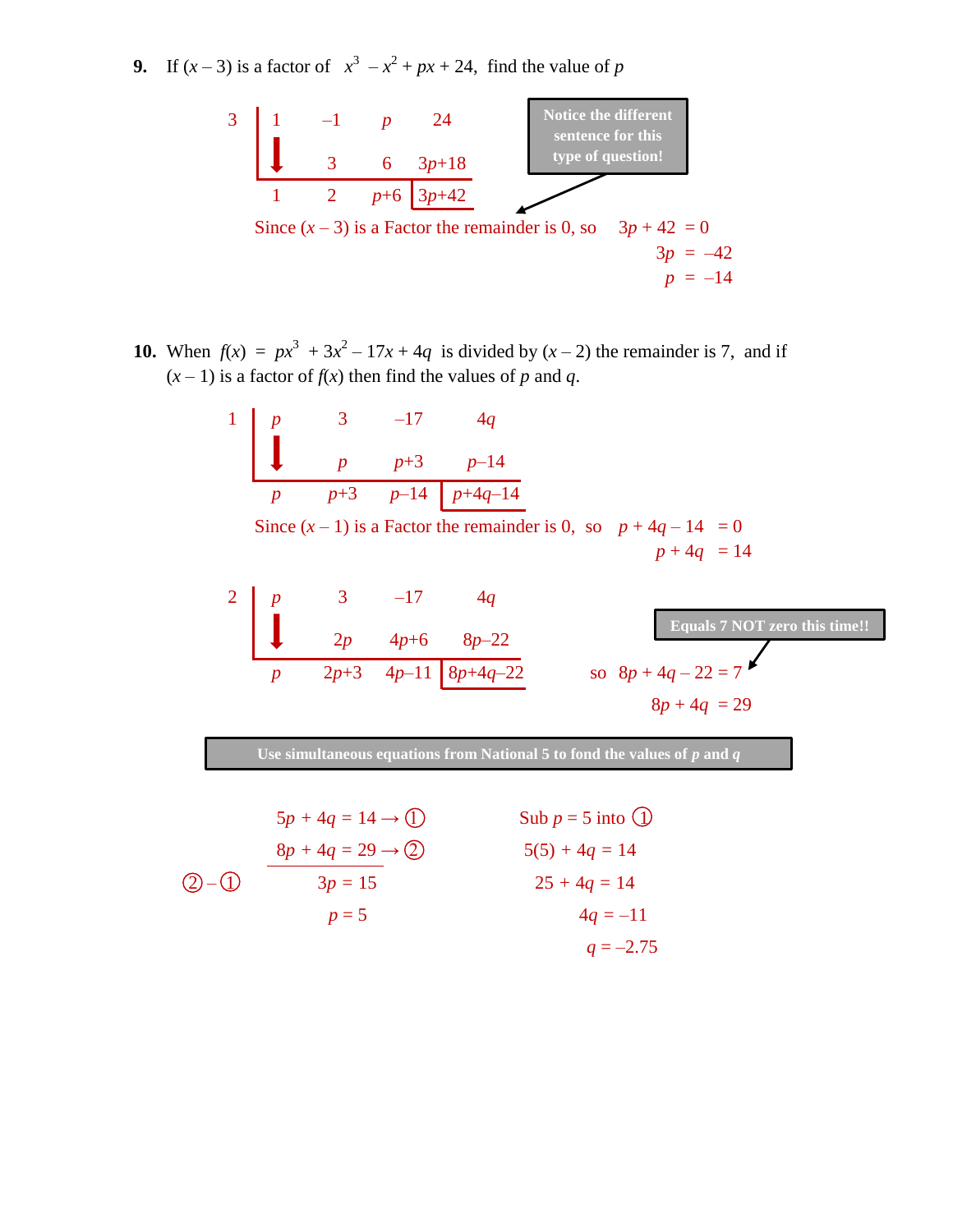## **Curve Sketching:**

- We can also use the Factor Theorem, Synthetic Division and Differentiation to sketch Polynomials:
	- $\circ$  Find the *y*-intercept when  $x = 0$
	- $\circ$  Find the roots, when  $y = 0$ .
	- $\circ$  Find the Stationary Points and their Nature, when  $\frac{dy}{dx} = 0$ .
	- o Sketch the curve.

#### **Examples:**

**11.** Sketch the curve  $f(x) = x^3 + x^2 - 16x - 16$ 

Cuts y-axis when 
$$
x = 0
$$
:  
\n $y = 0^3 + 0^2 - 16(0) - 16$   
\n $y = -16$ 

**Cuts** *x***-axis when**  $y = 0$ **:**  $0 = x^3 + x^2 - 16x - 16$  **Tactors of 16: ±1, ±2, ±4, ±8, ±16** –1 1 1 –16 –16 So *x*  $x^3 + x^2 - 16x - 16 = 0$  $\implies$   $(x+1)(x^2-16) = 0$  $-1$  0 16  $\implies$   $(x+1)(x-4)(x+4) = 0$ 1 0 –16 0  $\implies x+1=0, x-4=0, x+4=0$ Since Remainder = 0  $\implies x = -1, x = 4, x = -4$  $(x+1)$  is a factor.  $\implies x = -4, -1, 4$ **Roots**

**Stationary points occur when**  $\frac{dy}{dx} = 0$ :  $\leftarrow$  Must be written

$$
3x2 + 2x - 16 = 0
$$
  
\n
$$
\implies (3x + 8)(x - 2) = 0
$$
  
\n
$$
\implies 3x + 8 = 0, \ x - 2 = 0
$$
  
\n
$$
\implies x = -\frac{8}{3}, \ x = 2
$$

When  $x = 2$ :  $y = 2^3 + 2^2 - 16(2) - 16$  $= -36$ 

When 
$$
x = -\frac{8}{3}
$$
:  
\n $y = (-\frac{8}{3})^3 + (-\frac{8}{3})^2 - 16(-\frac{8}{3}) - 16$   
\n $= \frac{400}{27}$ 



Max @  $(-\frac{8}{3}, \frac{400}{27})$  , Min @  $(2, -36)$ 

 $x \rightarrow -\frac{8}{3} \rightarrow 2 \rightarrow$ 

 $\sqrt{2}$  /  $\sqrt{2}$  /  $\sqrt{2}$ 

 $\frac{dy}{dx}$  + 0 – 0 +